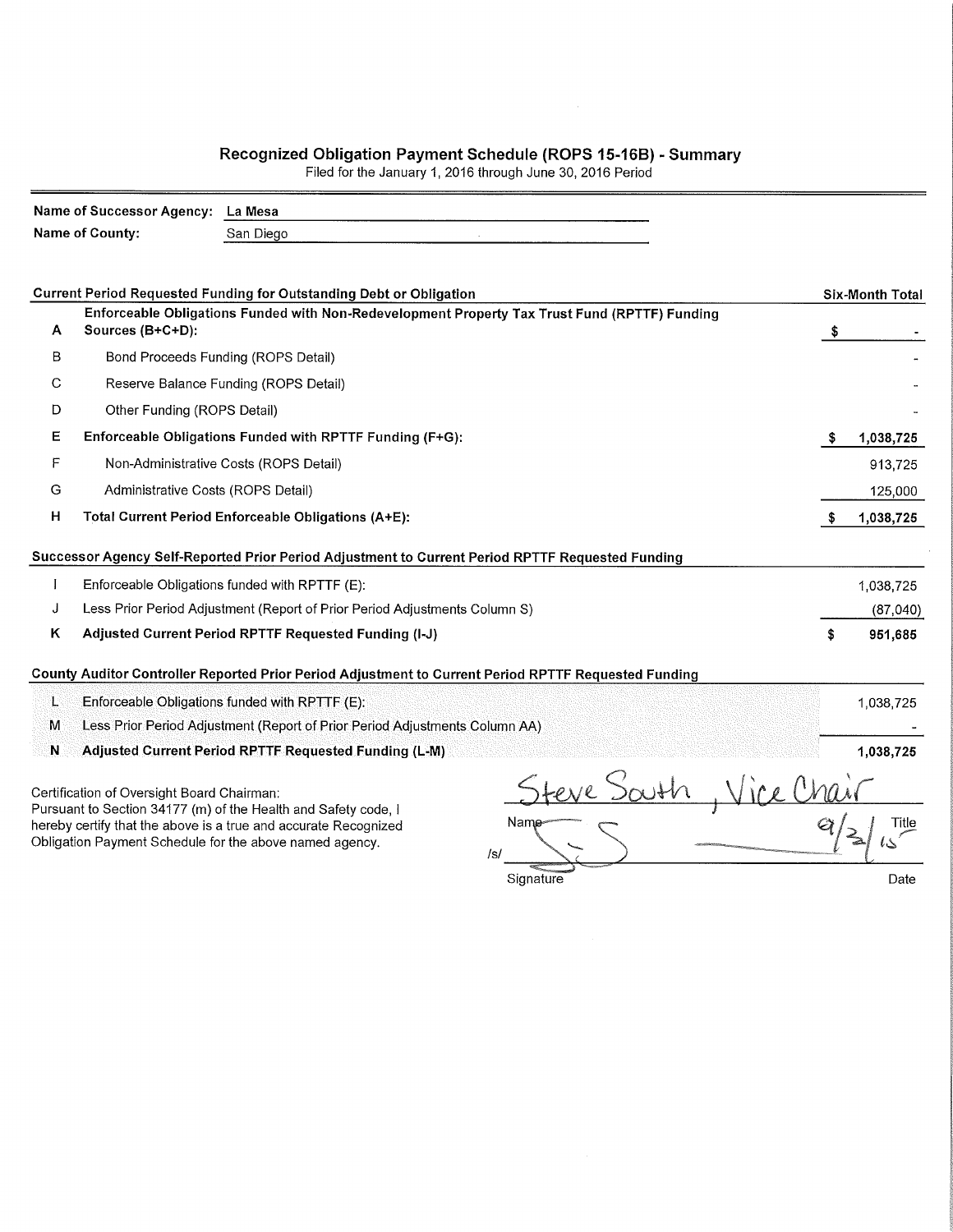|          |                                                                               |                                                                       |                                             |                                               |                                                                                              | La Mesa Recognized Obligation Payment Schedule (ROPS 15-16B) - ROPS Detail<br>January 1, 2016 through June 30, 2016<br>(Report Amounts in Whole Dollars)                                                                     |                                     |                                                              |                     |   |                                               |                              |                      |                  |                      |                              |
|----------|-------------------------------------------------------------------------------|-----------------------------------------------------------------------|---------------------------------------------|-----------------------------------------------|----------------------------------------------------------------------------------------------|------------------------------------------------------------------------------------------------------------------------------------------------------------------------------------------------------------------------------|-------------------------------------|--------------------------------------------------------------|---------------------|---|-----------------------------------------------|------------------------------|----------------------|------------------|----------------------|------------------------------|
| A        | B                                                                             | C                                                                     | D                                           | E.                                            | F.                                                                                           | G                                                                                                                                                                                                                            | н                                   | - 1                                                          | J                   | K |                                               | м                            | N                    | $\circ$          |                      | P                            |
|          |                                                                               |                                                                       |                                             |                                               |                                                                                              | <b>Funding Source</b><br>Non-Redevelopment Property Tax Trust Fund<br><b>RPTTF</b><br>(Non-RPTTF)                                                                                                                            |                                     |                                                              |                     |   |                                               |                              |                      |                  |                      |                              |
| Item#    | Project Name / Debt Obligation                                                | Obligation Type                                                       | Contract/Agreement<br><b>Execution Date</b> | Contract/Agreement<br><b>Termination Date</b> | Payee                                                                                        | <b>Description/Project Scope</b>                                                                                                                                                                                             | Project Area                        | <b>Total Outstanding</b><br>Debt or Obligation<br>14,675,507 | Retired             |   | Bond Proceeds   Reserve Balance<br>$\sqrt{ }$ | Other Funds<br>$\mathcal{R}$ | Non-Admin<br>913,725 | Admin<br>125,000 |                      | Six-Month Total<br>1,038,725 |
|          |                                                                               |                                                                       |                                             |                                               |                                                                                              |                                                                                                                                                                                                                              |                                     |                                                              |                     |   |                                               |                              |                      |                  |                      |                              |
|          | 2 Certificates of Participation Series E<br>3 AD98-1 Limited Obligation Bonds | Bonds Issued On or<br>Bonds Issued On or 6/24/1998<br>Before 12/31/10 | 7/27/2006                                   | 30/2026<br>9/30/2023                          | <b>Wells Fargo Bank</b><br>US Bank                                                           | <b>Certificates of Participation Series B</b><br>AD98-1 Limited Obligation Bonds<br>(Principal & Interest)- Enforceable<br>Obligation per HSC 34171(d)(1)(A) and<br>34171(d)(1)(E) - See Notes for<br>additional information | Fletcher Pkwy<br>Alvarado Creek     | 4,157,863                                                    | N <sub>1</sub><br>N |   |                                               |                              | 93,725               |                  | \$                   | 93,725                       |
|          | 5 Police Station Site Loan Repayment City/County Loans<br>per HSC34191.4(b)   | On or Before 6/27/11                                                  | 11/25/2008                                  | 6/30/2019                                     | City of La Mesa                                                                              | <b>Police Station Land Purchase</b>                                                                                                                                                                                          | <b>Fletcher Pkwy</b>                | 5,300,000                                                    | $\overline{N}$      |   |                                               |                              |                      |                  | - \$                 |                              |
|          | 11 AD98-1 Bond Fiscal Agent Fees                                              | Fees                                                                  | 6/24/1998                                   | 9/30/2023                                     | <b>US Bank</b>                                                                               | Fiscal Agent fees as required by bond<br>issuance- Enforceable Obligation per<br>HSC 34171(d)(1)(A) and<br>34171(d)(1)(E)                                                                                                    | Alvarado Creek                      | 26,800                                                       | N                   |   |                                               |                              |                      |                  | \$.                  |                              |
|          | 12 AD98-1 Annual Disclosure Fees                                              | Fees                                                                  | 6/24/1998                                   | 9/30/2023                                     | Stadling, Yocca, Carlson                                                                     | Annual Disclosure Fees as required by Alvarado Creek<br>bond issuance- Enforceable Obligation<br>per HSC 34171(d)(1)(A) and<br>34171(d)(1)(E)                                                                                |                                     | 5,710                                                        | N                   |   |                                               |                              |                      |                  |                      |                              |
|          | 15 Administrative Cost Allowance                                              | <b>Admin Costs</b>                                                    | 7/1/2015                                    | 12/31/2015                                    | Various                                                                                      | Administrative Cost Allowance under<br>AB1X26 - See Oversight Board<br>Resolution approving the<br>Administrative Budget and<br>Administrative Cost Allowance                                                                | n/a                                 | 125,000                                                      | N                   |   |                                               |                              |                      | 125,000          | $\mathfrak{L}$       | 125,000                      |
|          | 16 Deferred Pass-Through Debt<br>Contractual Enforceable Obligation           | Miscellaneous                                                         | 1/5/1988                                    | 6/30/2037                                     | County of San Diego                                                                          | Pass-Through Payments previously<br>deferred and not paid per contract-<br>Enforceable Obligation per HSC<br>34171(d)(1)(E) - See Notes for<br>additional information                                                        | Alvarado Creek                      | 1,841,753                                                    | N                   |   |                                               |                              | 750,000              |                  | $\mathfrak{L}$       | 750,000                      |
|          | 17 Defense of Affordable Housing<br><b>Coalition Lawsuit</b>                  | Litigation                                                            | 7/30/2013                                   | 6/30/2016                                     | Kane, Ballmer &<br>Berkman/SA-City                                                           | Legal Defense of Affordable Housing<br>Coalition's lawsuit- Enforceable<br>Obligation per HSC 34171(b) and<br>34171(d)(1)(F)                                                                                                 | Central/Fletcher/Alv<br>arado Creek | 70,000                                                       | N                   |   |                                               |                              | 70,000               |                  | $\mathfrak{S}$       | 70,000                       |
|          | 20 Deferred Housing Set-Aside                                                 | Miscellaneous                                                         | 6/30/1994                                   | 6/30/2037                                     | La Mesa Housing<br><b>Successor Agency Asset</b><br>Fund (Low/Mod Income<br>Hsng Asset Fund) | Deferred Set Aside amounts owed to<br>Central Project Area to be paid from<br>RPTTF - Enforceable Obligation per<br>HSC 34171(d)(1)(G)                                                                                       | Central                             | 3,148,381                                                    | N                   |   |                                               |                              |                      |                  | $\mathfrak{L}$       |                              |
|          | 21 Contract for Auditing Services                                             | Professional<br>Services                                              | 5/23/2011                                   | 6/30/2016                                     | Rogers, Anderson, Malody<br>& Scott                                                          | Auditing Services- Enforceable<br>Obligation per HSC 34171(d)(1)(C),<br>34177(n) and 34171(d)(1)(F)                                                                                                                          | Central/Fletcher/Alv<br>arado Creek |                                                              | N                   |   |                                               |                              |                      |                  | \$.                  |                              |
| 22       |                                                                               |                                                                       |                                             |                                               |                                                                                              |                                                                                                                                                                                                                              |                                     |                                                              | N                   |   |                                               |                              |                      |                  | $\mathbb{S}$         |                              |
| 23       |                                                                               |                                                                       |                                             |                                               |                                                                                              |                                                                                                                                                                                                                              |                                     |                                                              | $\overline{N}$      |   |                                               |                              |                      |                  | $\mathfrak{S}$       |                              |
| 24       |                                                                               |                                                                       |                                             |                                               |                                                                                              |                                                                                                                                                                                                                              |                                     |                                                              | N                   |   |                                               |                              |                      |                  | $\mathfrak{L}$       |                              |
| 25<br>26 |                                                                               |                                                                       |                                             |                                               |                                                                                              |                                                                                                                                                                                                                              |                                     |                                                              | N<br>N              |   |                                               |                              |                      |                  | $\mathbf{s}$         |                              |
| 27       |                                                                               |                                                                       |                                             |                                               |                                                                                              |                                                                                                                                                                                                                              |                                     |                                                              | N                   |   |                                               |                              |                      |                  | \$<br>$\mathfrak{S}$ |                              |
| 28       |                                                                               |                                                                       |                                             |                                               |                                                                                              |                                                                                                                                                                                                                              |                                     |                                                              | N                   |   |                                               |                              |                      |                  | - \$                 |                              |
|          |                                                                               |                                                                       |                                             |                                               |                                                                                              |                                                                                                                                                                                                                              |                                     |                                                              |                     |   |                                               |                              |                      |                  |                      |                              |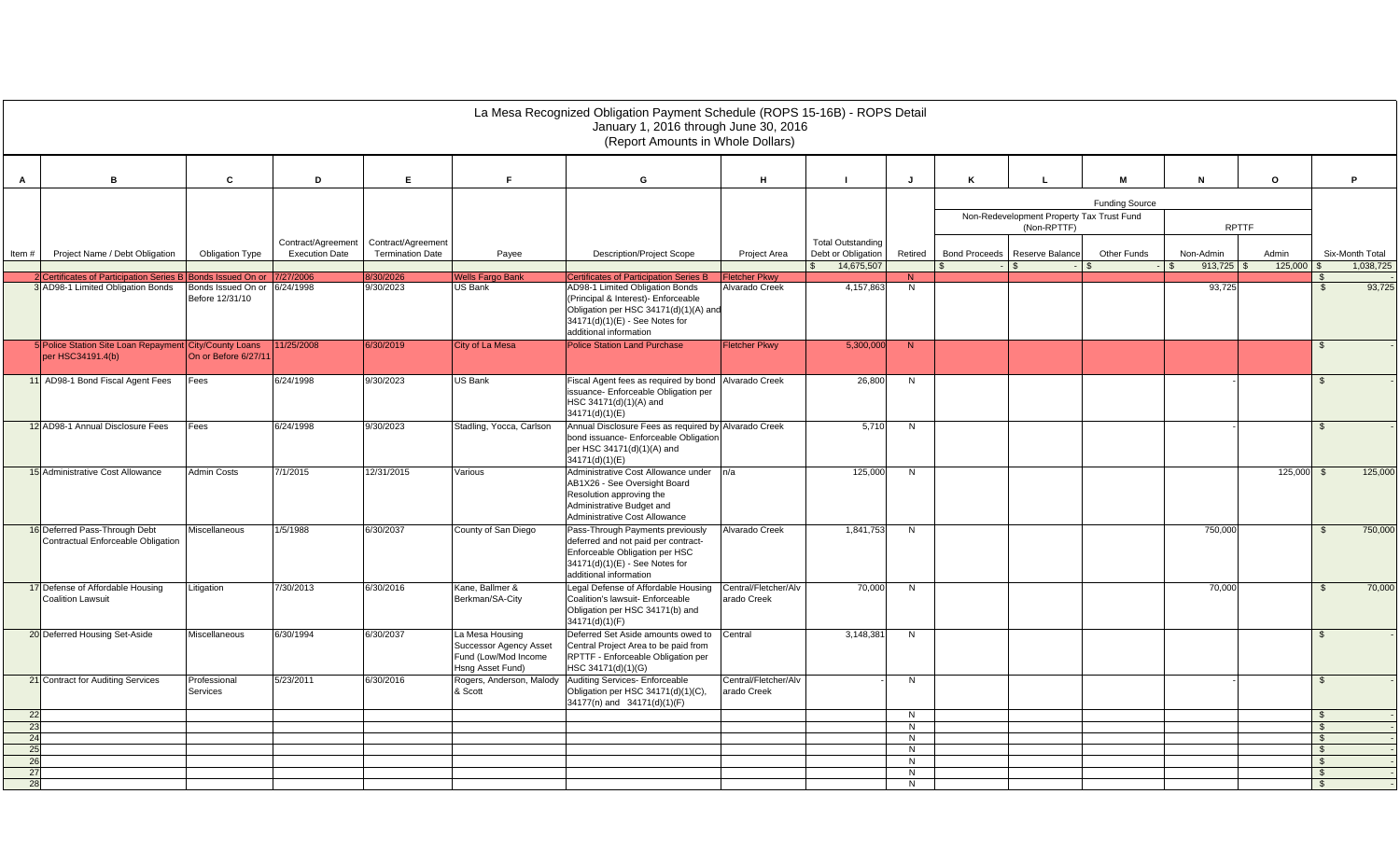## **La Mesa Recognized Obligation Payment Schedule (ROPS 15-16B) - Report of Cash Balances (Report Amounts in Whole Dollars)**

|                | Pursuant to Health and Safety Code section 34177 (I), Redevelopment Property Tax Trust Fund (RPTTF) may be listed as a source of payment on the ROPS, but only to the extent no other funding source is available or when<br>payment from property tax revenues is required by an enforceable obligation. For tips on how to complete the Report of Cash Balances Form, see [INSERT URL LINK TO CASH BALANCE TIPS SHEET] |                                          |                                         |                                                                        |                                                                                 |                                    |                           |                                   |
|----------------|--------------------------------------------------------------------------------------------------------------------------------------------------------------------------------------------------------------------------------------------------------------------------------------------------------------------------------------------------------------------------------------------------------------------------|------------------------------------------|-----------------------------------------|------------------------------------------------------------------------|---------------------------------------------------------------------------------|------------------------------------|---------------------------|-----------------------------------|
| Α              | в                                                                                                                                                                                                                                                                                                                                                                                                                        | C                                        | D                                       | Е.                                                                     | F.                                                                              | G                                  | н                         |                                   |
|                |                                                                                                                                                                                                                                                                                                                                                                                                                          |                                          |                                         |                                                                        |                                                                                 |                                    |                           |                                   |
|                |                                                                                                                                                                                                                                                                                                                                                                                                                          |                                          | <b>Bond Proceeds</b>                    |                                                                        | <b>Reserve Balance</b>                                                          | Other                              | <b>RPTTF</b>              |                                   |
|                | <b>Cash Balance Information by ROPS Period</b>                                                                                                                                                                                                                                                                                                                                                                           | Bonds Issued<br>on or before<br>12/31/10 | Bonds Issued<br>on or after<br>01/01/11 | Prior ROPS<br>period balances<br>and DDR RPTTF<br>balances<br>retained | Prior ROPS<br><b>RPTTF</b><br>distributed as<br>reserve for<br>future period(s) | Rent,<br>Grants,<br>Interest, Etc. | Non-Admin<br>and<br>Admin | <b>Comments</b>                   |
|                | ROPS 14-15B Actuals (01/01/15 - 06/30/15)                                                                                                                                                                                                                                                                                                                                                                                |                                          |                                         |                                                                        |                                                                                 |                                    |                           |                                   |
|                | 1 Beginning Available Cash Balance (Actual 01/01/15)                                                                                                                                                                                                                                                                                                                                                                     | 522,450                                  |                                         |                                                                        |                                                                                 |                                    |                           | 125,081 See Notes Tab C-1 and H-1 |
|                | 2 Revenue/Income (Actual 06/30/15)<br>RPTTF amounts should tie to the ROPS 14-15B distribution from the<br>County Auditor-Controller during January 2015                                                                                                                                                                                                                                                                 |                                          |                                         |                                                                        |                                                                                 |                                    | 1,020,707                 |                                   |
| $\mathbf{3}$   | Expenditures for ROPS 14-15B Enforceable Obligations (Actual<br>06/30/15)<br>RPTTF amounts, H3 plus H4 should equal total reported actual<br>expenditures in the Report of PPA, Columns L and Q                                                                                                                                                                                                                          |                                          |                                         |                                                                        |                                                                                 |                                    | 965,741                   |                                   |
|                | 4 Retention of Available Cash Balance (Actual 06/30/15)<br>RPTTF amount retained should only include the amounts distributed as<br>reserve for future period(s)                                                                                                                                                                                                                                                          | 522,450                                  |                                         |                                                                        |                                                                                 |                                    |                           | See Notes Tab C-10                |
|                | 5 ROPS 14-15B RPTTF Prior Period Adjustment<br>RPTTF amount should tie to the self-reported ROPS 14-15B PPA in the<br>Report of PPA, Column S                                                                                                                                                                                                                                                                            |                                          |                                         |                                                                        |                                                                                 |                                    |                           |                                   |
|                | 6 Ending Actual Available Cash Balance<br>C to G = $(1 + 2 - 3 - 4)$ , H = $(1 + 2 - 3 - 4 - 5)$                                                                                                                                                                                                                                                                                                                         | \$                                       | \$                                      | \$                                                                     | \$                                                                              | <b>S</b>                           | 87,040<br>\$<br>93,007    |                                   |
|                | ROPS 15-16A Estimate (07/01/15 - 12/31/15)                                                                                                                                                                                                                                                                                                                                                                               |                                          |                                         |                                                                        |                                                                                 |                                    |                           |                                   |
| $\overline{7}$ | Beginning Available Cash Balance (Actual 07/01/15)<br>$(C, D, E, G = 4 + 6, F = H4 + F4 + F6, and H = 5 + 6)$                                                                                                                                                                                                                                                                                                            | 522,450<br>\$                            | \$<br>$\sim$                            | \$                                                                     | \$                                                                              | l \$                               | S.<br>180,047             |                                   |
|                | 8 Revenue/Income (Estimate 12/31/15)<br>RPTTF amounts should tie to the ROPS 14-15B distribution from the<br>County Auditor-Controller during June 2015                                                                                                                                                                                                                                                                  |                                          |                                         |                                                                        |                                                                                 |                                    | 1,014,362                 |                                   |
|                | 9 Expenditures for ROPS 14-15B Enforceable Obligations (Estimate<br>12/31/15                                                                                                                                                                                                                                                                                                                                             |                                          |                                         |                                                                        |                                                                                 |                                    | 1,121,281                 |                                   |
|                | 10 Retention of Available Cash Balance (Estimate 12/31/15)<br>RPTTF amount retained should only include the amounts distributed as<br>reserve for future period(s)                                                                                                                                                                                                                                                       | 522,450                                  |                                         |                                                                        |                                                                                 |                                    |                           | See Notes Tab C-10                |
|                | 11 Ending Estimated Available Cash Balance (7 + 8 - 9 -10)                                                                                                                                                                                                                                                                                                                                                               |                                          | \$                                      | \$                                                                     | \$                                                                              | $\sqrt{3}$                         | \$<br>73,128              |                                   |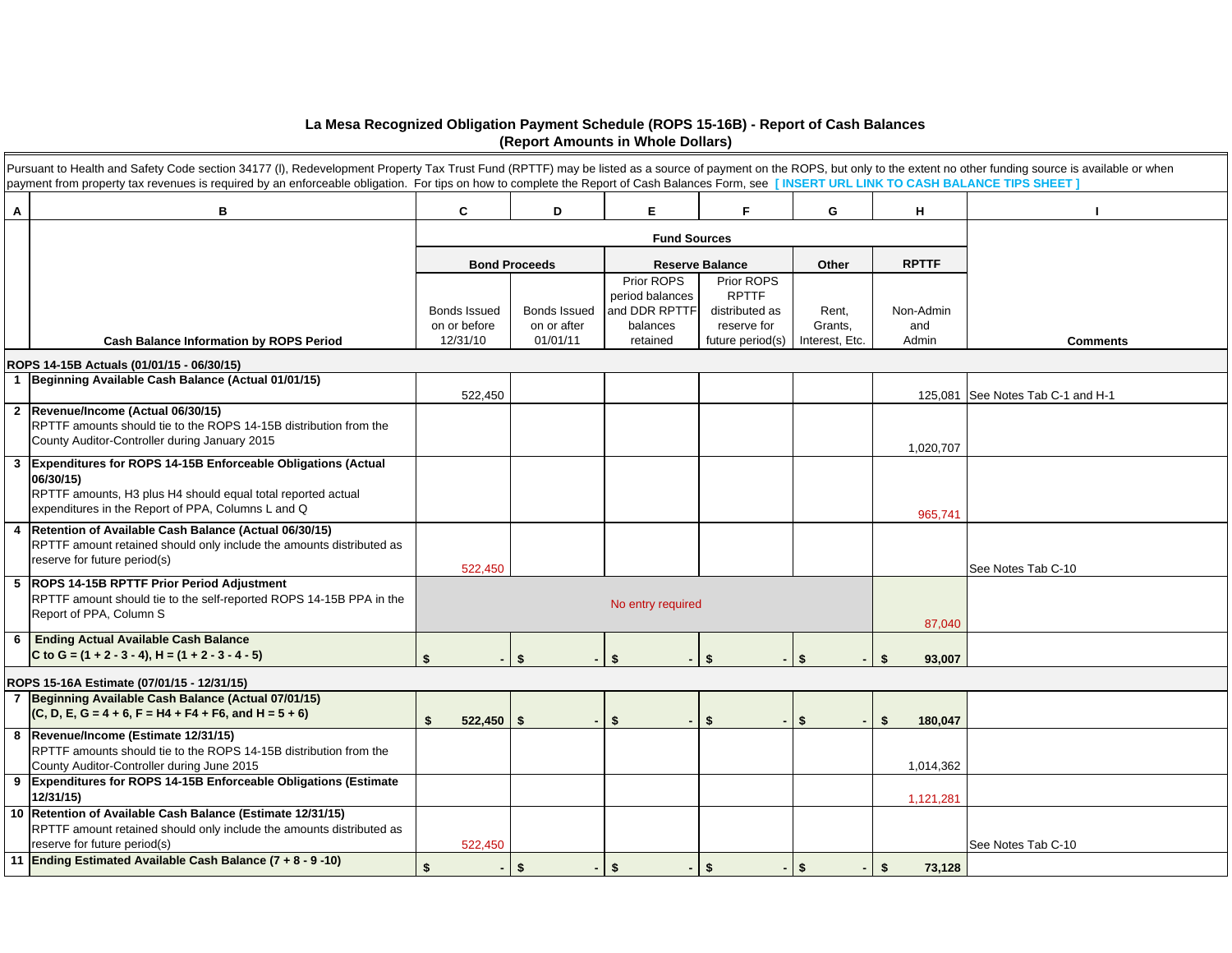## La Mesa Recognized Obligation Payment Schedule (ROPS 15-16B) - Report of Prior Period Adjustments Reported for the ROPS 14-15B (January 1, 2015 through June 30, 2015) Period Pursuant to Health and Safety Code (HSC) section 34186 (a) (Report Amounts in Whole Dollars)

|                | the county auditor-controller (CAC) and the State Controller.                 |              |                      |            |                               |            |                    |                          |                                                                                                    |                                            |              |      |                                                                         |                           | ROPS 14-15B Successor Agency (SA) Self-reported Prior Period Adjustments (PPA):Pursuant to HSC Section 34186 (a), SAs are required to report the differences between their actual available funding and their actual expenditu<br>Redevelopment Property Tax Trust Fund (RPTTF) approved for the ROPS 15-16B (January through June 2016) period will be offset by the SA's self-reported ROPS 14-15B prior period adjustment. HSC Section 34186 (a) also specifi |                                            |         |                                                                                                           |                                  |                           |
|----------------|-------------------------------------------------------------------------------|--------------|----------------------|------------|-------------------------------|------------|--------------------|--------------------------|----------------------------------------------------------------------------------------------------|--------------------------------------------|--------------|------|-------------------------------------------------------------------------|---------------------------|------------------------------------------------------------------------------------------------------------------------------------------------------------------------------------------------------------------------------------------------------------------------------------------------------------------------------------------------------------------------------------------------------------------------------------------------------------------|--------------------------------------------|---------|-----------------------------------------------------------------------------------------------------------|----------------------------------|---------------------------|
| $\overline{A}$ | B                                                                             | $\mathbf{c}$ | D                    | E.         | $\blacksquare$                | G          | H                  |                          | $\mathbf{J}$                                                                                       | K                                          | $\mathbf{L}$ |      | M                                                                       | N                         | $\circ$                                                                                                                                                                                                                                                                                                                                                                                                                                                          | Þ                                          | $\circ$ | $\mathbb{R}$                                                                                              | s.                               | T                         |
|                |                                                                               |              |                      |            | <b>Non-RPTTF Expenditures</b> |            |                    |                          |                                                                                                    |                                            |              |      |                                                                         | <b>RPTTF Expenditures</b> |                                                                                                                                                                                                                                                                                                                                                                                                                                                                  |                                            |         |                                                                                                           |                                  |                           |
|                |                                                                               |              | <b>Bond Proceeds</b> |            | <b>Reserve Balance</b>        |            | <b>Other Funds</b> |                          |                                                                                                    | Non-Admin                                  |              |      |                                                                         | Admin                     |                                                                                                                                                                                                                                                                                                                                                                                                                                                                  |                                            |         | Net SA Non-Admin<br>and Admin PPA<br>(Amount Used to<br>Offset ROPS 15-16B<br><b>Requested RPTTF)</b>     |                                  |                           |
| Item#          | Project Name /<br><b>Debt Obligation</b>                                      | Authorized   | Actual               | Authorized | Actual                        | Authorized | Actual             | Authorized               | Available<br><b>RPTTF</b><br>(ROPS 14-15B<br>distributed + all other<br>available as of<br>01/1/15 | Net Lesser of<br>Authorized /<br>Available | Actual       |      | <b>Difference</b><br>(If K is less than L<br>the difference is<br>zero) | Authorized                | Available<br><b>RPTTF</b><br>(ROPS 14-15B<br>distributed + all other<br>available as of<br>01/1/15                                                                                                                                                                                                                                                                                                                                                               | Net Lesser of<br>Authorized /<br>Available | Actual  | <b>Difference</b><br>(If total actual<br>exceeds total<br>authorized, the<br>total difference is<br>zero) | <b>Net Difference</b><br>$(M+R)$ | <b>SA Comments</b>        |
|                |                                                                               |              |                      |            |                               |            |                    | 927,781                  | 927,781                                                                                            | 927,781<br>$\mathfrak{S}$                  | 863,786      |      | 63,995                                                                  | 125,000                   | 125,000                                                                                                                                                                                                                                                                                                                                                                                                                                                          | 125,000                                    | 101,955 | 23,045                                                                                                    | 87,040                           |                           |
|                | 1 AD90-1 Limited<br>2 Certificates of                                         | $\sim$       |                      |            |                               |            |                    | $\overline{\phantom{a}}$ |                                                                                                    |                                            |              |      | - -                                                                     |                           |                                                                                                                                                                                                                                                                                                                                                                                                                                                                  |                                            |         |                                                                                                           |                                  |                           |
|                | 3 AD98-1 Limited<br><b>Obligation Bonds</b>                                   |              |                      |            |                               |            |                    | 102,781                  | $102,781$ \$                                                                                       | 102,781                                    | 102,781      |      |                                                                         |                           |                                                                                                                                                                                                                                                                                                                                                                                                                                                                  |                                            |         |                                                                                                           |                                  |                           |
|                | 5 Police Station Site                                                         |              |                      |            |                               |            |                    |                          |                                                                                                    |                                            |              |      |                                                                         |                           |                                                                                                                                                                                                                                                                                                                                                                                                                                                                  |                                            |         |                                                                                                           |                                  |                           |
|                | Loan Repayment<br>per HSC34191.4(b)                                           |              |                      |            |                               |            |                    |                          |                                                                                                    |                                            |              |      |                                                                         |                           |                                                                                                                                                                                                                                                                                                                                                                                                                                                                  |                                            |         |                                                                                                           |                                  |                           |
|                | 9 AD90-1 Bond<br><b>Fiscal Agent Fees</b>                                     |              |                      |            |                               |            |                    |                          |                                                                                                    |                                            |              |      |                                                                         |                           |                                                                                                                                                                                                                                                                                                                                                                                                                                                                  |                                            |         |                                                                                                           |                                  |                           |
|                | 10 AD90-1 Annual                                                              |              |                      |            |                               |            |                    |                          |                                                                                                    |                                            |              |      |                                                                         |                           |                                                                                                                                                                                                                                                                                                                                                                                                                                                                  |                                            |         |                                                                                                           |                                  |                           |
|                | Disclosure Fees<br>11 AD98-1 Bond                                             |              |                      |            |                               |            |                    |                          |                                                                                                    | $\mathbf{s}$                               |              |      |                                                                         |                           |                                                                                                                                                                                                                                                                                                                                                                                                                                                                  |                                            |         |                                                                                                           |                                  |                           |
|                | <b>Fiscal Agent Fees</b><br>12 AD98-1 Annual                                  |              |                      |            |                               |            |                    |                          |                                                                                                    |                                            |              |      |                                                                         |                           |                                                                                                                                                                                                                                                                                                                                                                                                                                                                  |                                            |         |                                                                                                           |                                  |                           |
| 15             | <b>Disclosure Fees</b><br>Administrative Cost                                 |              |                      |            |                               |            |                    |                          |                                                                                                    |                                            |              |      |                                                                         |                           |                                                                                                                                                                                                                                                                                                                                                                                                                                                                  |                                            |         |                                                                                                           |                                  |                           |
|                | Allowance                                                                     |              |                      |            |                               |            |                    |                          |                                                                                                    |                                            |              |      |                                                                         |                           |                                                                                                                                                                                                                                                                                                                                                                                                                                                                  |                                            |         |                                                                                                           |                                  |                           |
|                | 16 Deferred Pass-<br>Through Debt<br>Contractual<br>Enforceable<br>Obligation |              |                      |            |                               |            |                    | 750,000                  | $750,000$ \$                                                                                       | 750,000                                    | 750,000      |      |                                                                         |                           |                                                                                                                                                                                                                                                                                                                                                                                                                                                                  |                                            |         |                                                                                                           |                                  |                           |
|                | 17 Defense of<br>Affordable Housing<br>Coalition Lawsuit                      |              |                      |            |                               |            |                    | 70,000                   | $70,000$ \$                                                                                        | 70,000                                     | $10,705$ \$  |      | 59,295                                                                  |                           |                                                                                                                                                                                                                                                                                                                                                                                                                                                                  |                                            |         |                                                                                                           |                                  | 59,295 See Notes Tab M-17 |
|                | 20 Deferred Housing<br>Set-Aside                                              |              |                      |            |                               |            |                    |                          |                                                                                                    |                                            |              |      |                                                                         |                           |                                                                                                                                                                                                                                                                                                                                                                                                                                                                  |                                            |         |                                                                                                           |                                  |                           |
| 21             | Contract for<br><b>Auditing Services</b>                                      |              |                      |            |                               |            |                    | 5,000                    | $5,000$ \$                                                                                         | 5,000                                      |              | 300S | 4,700                                                                   |                           |                                                                                                                                                                                                                                                                                                                                                                                                                                                                  |                                            |         |                                                                                                           |                                  | 4,700 See Notes Tab M-17  |
|                |                                                                               |              |                      |            |                               |            |                    |                          |                                                                                                    | \$                                         |              |      |                                                                         |                           |                                                                                                                                                                                                                                                                                                                                                                                                                                                                  |                                            |         |                                                                                                           |                                  |                           |
|                |                                                                               |              |                      |            |                               |            |                    |                          |                                                                                                    | s.                                         |              |      |                                                                         |                           |                                                                                                                                                                                                                                                                                                                                                                                                                                                                  |                                            |         |                                                                                                           |                                  |                           |
|                |                                                                               |              |                      |            |                               |            |                    |                          |                                                                                                    |                                            |              |      |                                                                         |                           |                                                                                                                                                                                                                                                                                                                                                                                                                                                                  |                                            |         |                                                                                                           |                                  |                           |
|                |                                                                               |              |                      |            |                               |            |                    |                          |                                                                                                    |                                            |              |      | $\sim$                                                                  |                           |                                                                                                                                                                                                                                                                                                                                                                                                                                                                  |                                            |         |                                                                                                           |                                  |                           |
|                |                                                                               |              |                      |            |                               |            |                    |                          |                                                                                                    |                                            |              |      |                                                                         |                           |                                                                                                                                                                                                                                                                                                                                                                                                                                                                  |                                            |         |                                                                                                           |                                  |                           |
|                |                                                                               |              |                      |            |                               |            |                    |                          |                                                                                                    |                                            |              |      |                                                                         |                           |                                                                                                                                                                                                                                                                                                                                                                                                                                                                  |                                            |         |                                                                                                           |                                  |                           |
|                |                                                                               |              |                      |            |                               |            |                    |                          |                                                                                                    | \$                                         |              |      |                                                                         |                           |                                                                                                                                                                                                                                                                                                                                                                                                                                                                  |                                            |         |                                                                                                           |                                  |                           |
|                |                                                                               |              |                      |            |                               |            |                    |                          |                                                                                                    |                                            |              |      |                                                                         |                           |                                                                                                                                                                                                                                                                                                                                                                                                                                                                  |                                            |         |                                                                                                           |                                  |                           |